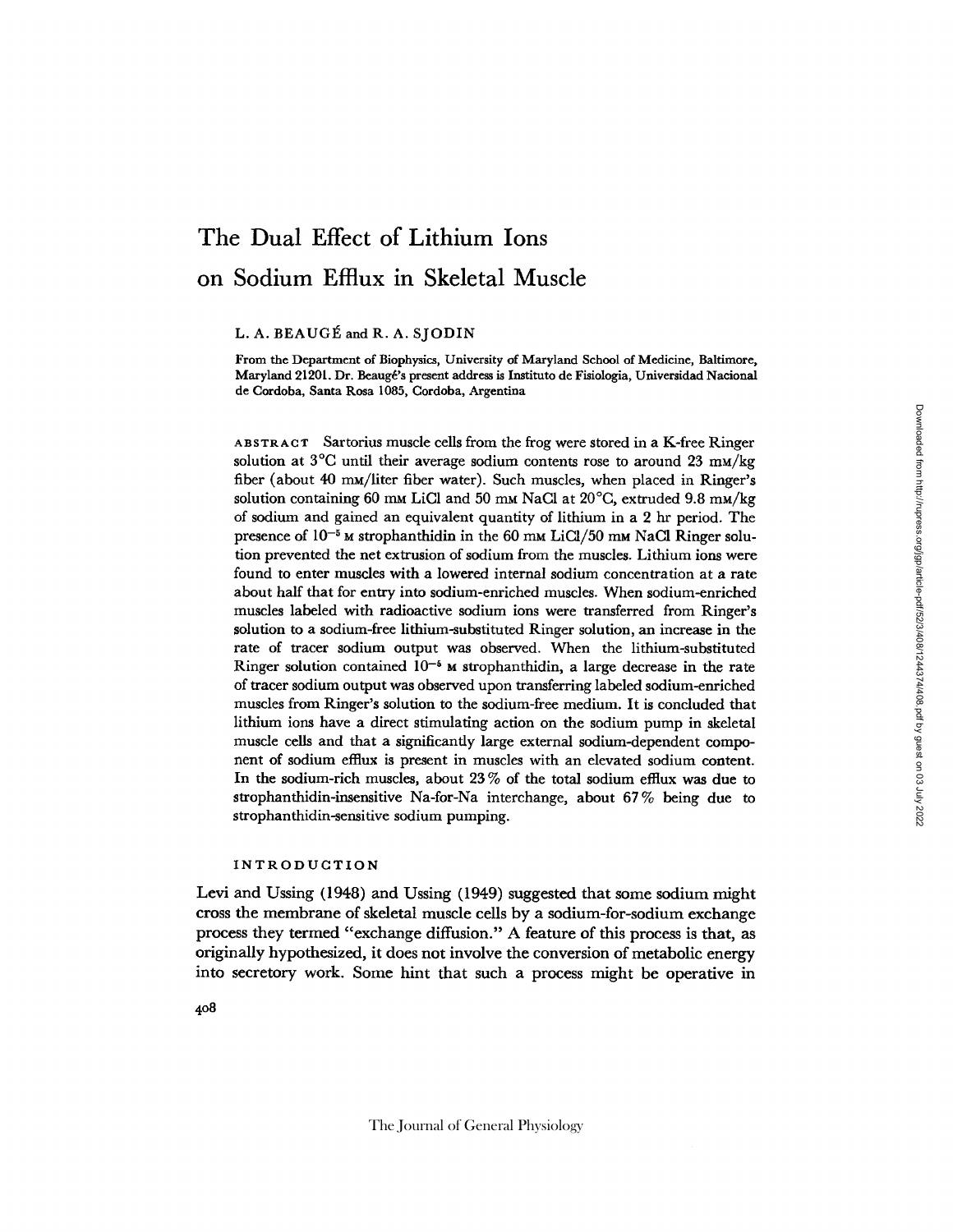skeletal muscle cells was provided by the work of Keynes and Maisel (1954) which showed that the sodium efflux occurring in frog muscle cells is rather insensitive to the presence of various metabolic inhibitors. Keynes and Swan (1959 a) obtained more direct evidence that such a process is operative in muscle cells when they observed that the efflux of 24Na from freshly dissected frog muscles is reversibly reduced to approximately one-half when the sodium in the external medium is replaced with lithium. These authors observed that the response of sodium efflux to a Na-free solution disappeared if muscles remained in normal Ringer's solution for more than 12 hr or in K-free Ringer's solution for about 1 or 2 hr. The disappearance of the Na-free effect was attributed to a rise in the internal sodium concentration. The previous paper, Sjodin and Beaugé (1968 b), showed that if freshly dissected muscles are allowed to lose sodium rather than gain sodium, the reduction in sodium efflux observed when Na in the external medium is replaced by Li becomes much greater than that observed when freshly dissected muscles are employed.

The main purpose of this investigation was to examine the question of why the reduction of sodium efitux in a solution with Na replaced by Li disappears as the internal sodium concentration rises. To demonstrate the existence of the exchange diffusion process previously proposed by Ussing (1949), a cation must be employed to replace sodium ions in the Ringer solution. The cation employed as a sodium substitute must meet two requirements; it must have a negligibly small affinity for the sites involved in the Na-for-Na exchange process and it must not have any significant action on the remaining outwardly directed sodium transport process or processes.

It is well-known that the presence of external potassium is a requisite for the operation of the mechanism responsible for the net outward extrusion of sodium from muscles against an electrochemical gradient (Steinbach, 1940; Conway and Hingerty, 1948; Desmedt, 1953). The potassium requirement of the sodium transport system is a general property found in a variety of cells as it has been observed in squid giant axons (Hodgkin and Keynes, 1955) in, erythrocytes (Glynn, 1956), in crab nerve (Baker and Connelly, 1966), and in giant muscle fibers from the barnacle (Beaugé and Sjodin, 1967). The ion selectivity of the sodium transport process normally requiring K ions is not absolute. Rubidium ions have a very significant K-like action on sodium efflux from muscle cells (Sjodin, 1961; Adrian and Slayman, 1966) and from squit giant axons (Sjodin and Beaugd, 1967 *a,* 1968 a). Cesium ions were found to be capable of promoting the extrusion of sodium from skeletal muscle cells (Sjodin and Beaugé, 1967 *b;* Beaugé and Sjodin, 1968) and from giant axons of the squid (Sjodin and Beaugé, 1967 *a*, 1968 *a*).

In view of the fact that two other group I alkali metal cations exert a significant K-like action on the sodium pump in muscle cells, it seemed wise to test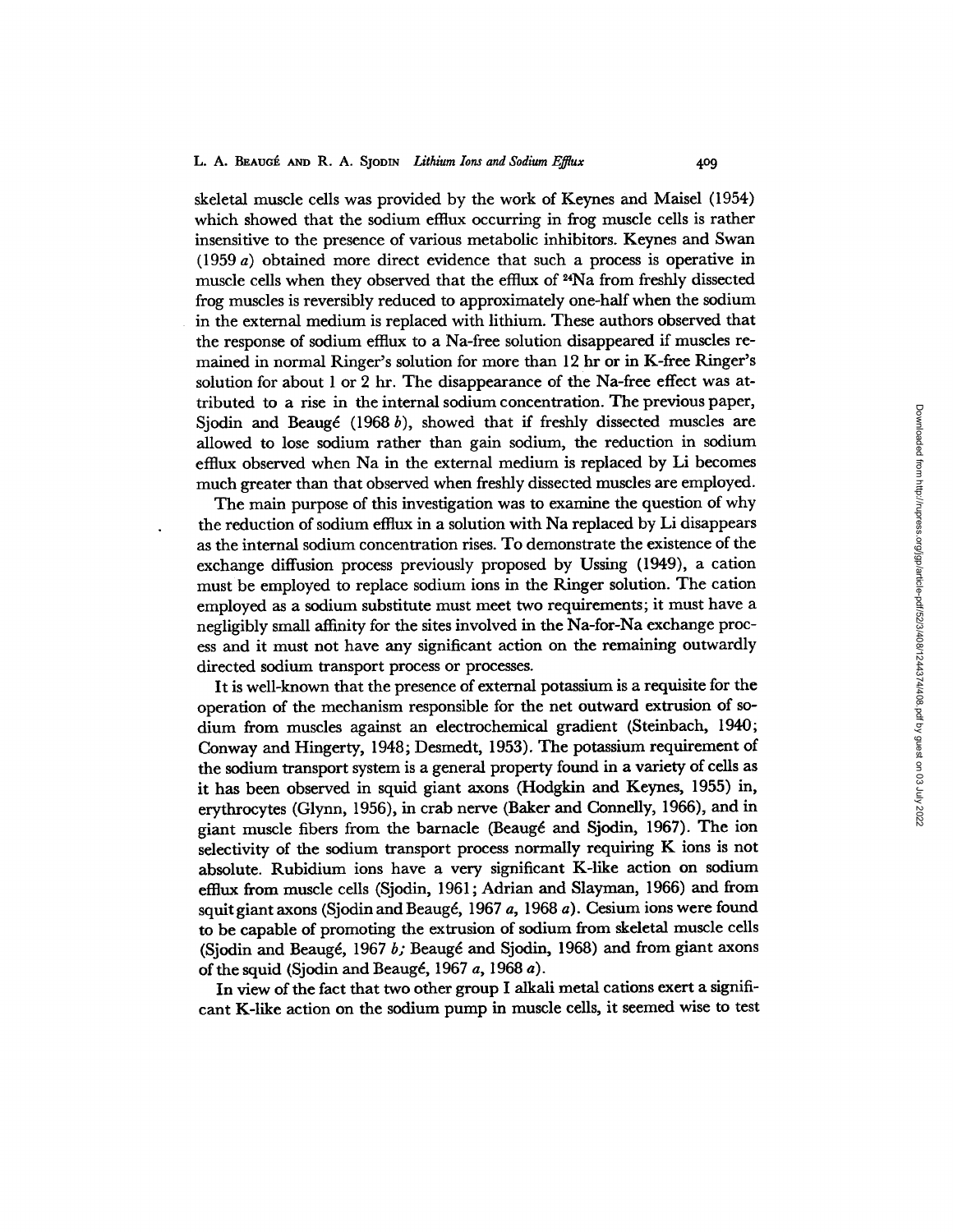also the effect of lithium ions on sodium extrusion. If lithium ions exert a significant action on the sodium extrusion mechanism, it is clear that one of the requirements for use as a sodium replacement in demonstrating exchange diffusion is not met by lithium.

## METHODS •

The methods' employed were very similar to those employed in the previous paper (Sjodin and Beauge, 1968 b). To test the ability of lithium ions to promote the extrusion of sodium, pairs of sartorii were carefully dissected from specimens of Rana *pipiens* and were subsequently enriched with sodium by the technique reported in the previous paper. Again, 40 hr storage in K-free Ringer's solution at 3°C Was employed. The average sodium content attained was  $23.4 \, \text{m}$ /kg. Making use of the average value of the extracellular space, *22 %,* and the average value of the fiber water content, 76 %, the internal sodium concentration attained was, on the average, very :close to 40 mM/liter fiber Water. One of a pair of sodium-enriched sartorii was then prepared for analysis to obtain the initial sodium content. The other member of the pair was placed in Ringer's solution containing 60 mm LiCl and 50 mm NaCl and gently stirred at 20°C for a period of 2 hr, after which it was prepared for analysis. Before preparing for analysis, all muscles were rinsed for 10 min in a tris-substituted K-free and Na-free Ringer solution containing  $2 \text{ mm } \text{CaCl}_2$  and Tris neutralized to a pH of 7.35. The Tris wash solution was osmotically matched to normal Ringer's solution. The 10 min rinse in the K- and Na-free medium removed the extracellular K and Na without significant: alteration of the intracellular concentrations. Preparation for analysis was actording to the method of Sjodin and Henderson (1964). Cation analyses were performed by flame photometry using optical filters with transmission at the following wavelengths: sodium (589 m $\mu$ ), potassium (768 m $\mu$ ), and lithium (671 m $\mu$ ). The band widths were narrow enough to eliminate detectable interference. As neither the muscle wet weights, the total water contents, nor the extracellular spaces of members of a pair of muscles differed significantly, the amount of sodium extruded was obtained by subtraction of sodium contents.

In experiments using muscles with a lowered internal sodium concentration, the low sodium concentrations were Obtained as before. After 40 hr storage in normal Ringer's solution containing 2.5 mm K at  $3^{\circ}C$ , muscles were placed in 5 mm K Ringer's solution at 20°C for 3 hr and suhsequenfly used in a replacement type experiment.

In cases in which radioactive sodium efflux was determined, muscles were subjected to the previously described sodium enrichment procedure for 24 hr. At this time the sodium in the Na enrichment solution was labeled with <sup>22</sup>Na and the muscles kept in the labeled solution at 3°C for another 16 hr. After this period, sodium efflux was measured-by the method previously described (Sjodin and Henderson, 1964). Rate constants were obtained from a semilogarithmic plot of the counts per minute remaining in the muscle vs. time. Replacement and isotope effiux experiments were performed at 20°C.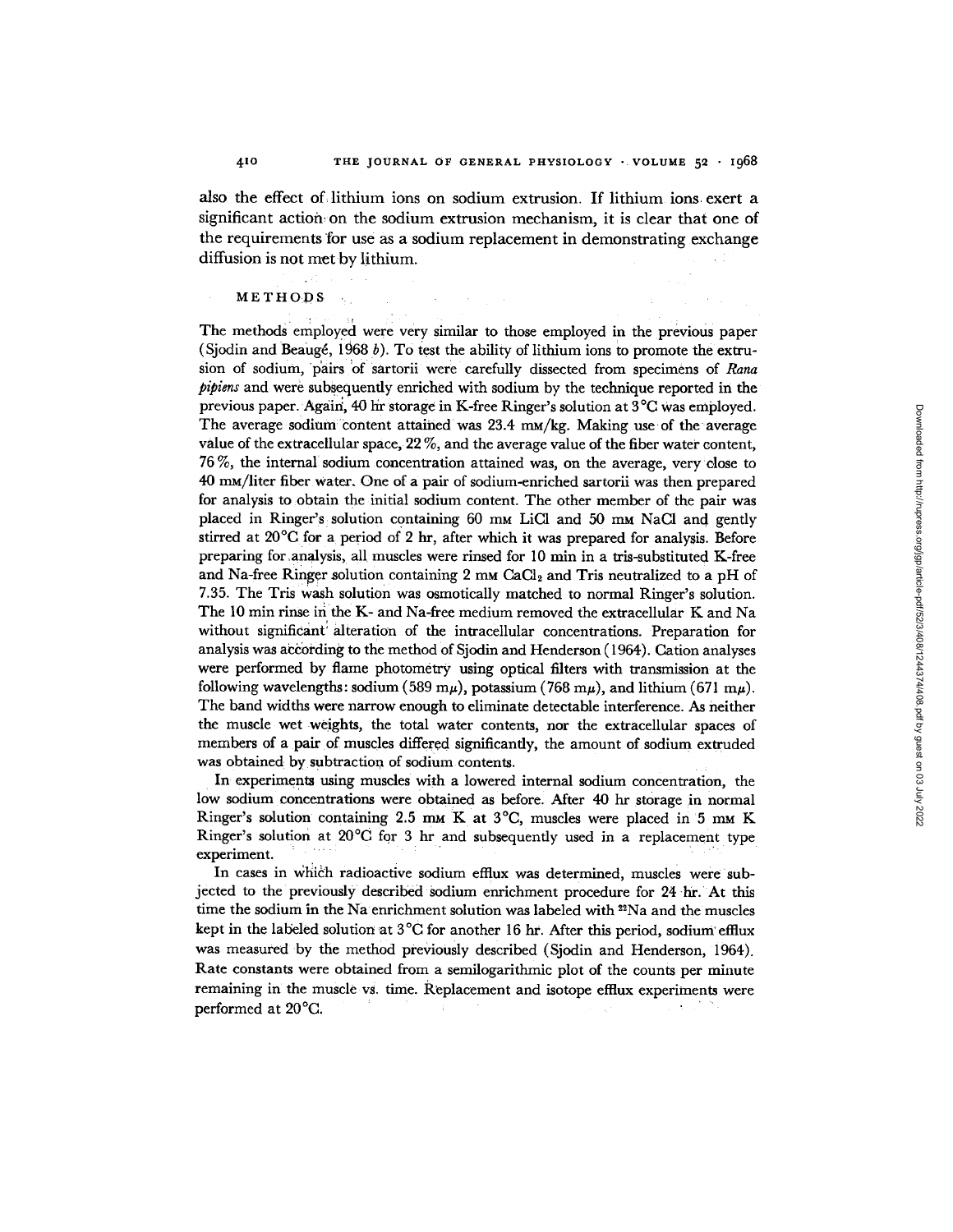## L. A. BEAUGÉ AND R. A. SJODIN *Lithium Ions and Sodium Efflux* 411

The following solutions were employed in the compositions indicated:

| <b>Solution</b>      | <b>Composition</b>                                                                                        |
|----------------------|-----------------------------------------------------------------------------------------------------------|
| Normal Ringer's      | NaCl, 105 mm; KCl, 2.5 mm; CaCl <sub>2</sub> , 2 mm; tris (hy-<br>droxymethyl) aminomethane, 1 mm (Tris). |
| K-free Ringer's      | NaCl, 105 mm; $CaCl2$ , 2 mm; Tris, 1 mm.                                                                 |
| 5 mm K Ringer's      | NaCl, 105 mm; KCl, 5 mm; CaCl <sub>2</sub> , 2 mm; Tris, 1 mm.                                            |
| Li test solution     | NaCl, 50 mm; LiCl, 60 mm; $CaCl2$ , 2 mm; Tris, 1 mm.                                                     |
| Low Na test solution | NaCl, 50 mm; $CaCl2$ , 2 mm; Tris, 1 mm; sucrose,<br>$108 \text{ mm}$ .                                   |
| Li Ringer's          | LiCl, 105 mm; KCl, 2.5 mm; CaCl <sub>2</sub> , 2 mm; Tris, 1 mm.                                          |

When strophanthidin was employed, it was added to the solution from an alcoholic stock solution just before each use.

#### RESULTS

The Promotion of Sodium Extrusion against an Electrochemical Gradient by *Lithium Ions* To see whether, like rubidium and cesium, lithium can also substitute for potassium in promoting sodium extrusion, pairs of sartorii were enriched with sodium as indicated in Methods. The average intracellular sodium concentration attained was  $23 \text{ mM/kg}$  or around  $40 \text{ mM/liter fiber}$ water. As the affinity of the potassium sites for lithium is likely to be relatively low, a lithium ion concentration of 60 mm was selected for the recovery test solution. The sodium concentration in the recovery solution was accordingly lowered to 50 mm which is still higher than the sodium concentration within the cells. Thus, any net loss of sodium ions from the muscles to the lithium recovery solution must be against a concentration gradient and, of course, against a high electrochemical gradient as the cells maintain an internal electrical negativity of around  $-90$  mv under these conditions. The sodium-rich muscles were equilibrated for 1 hr at 20°C in K-free Ringer's solution prior to the test. One of the pair was then analyzed to give the initial sodium content; the other muscle was placed in the lithium recovery solution for a period of 2 hr and then analyzed. The results of nine such experiments are presented in Table I. The table shows that net sodium extrusion has taken place in all nine cases. On the average, muscles in the lithium recovery solution have extruded 9.8 mM/kg of sodium and gained an equivalent amount of lithium. It is evident that the muscle cells have maintained a relatively constant potassium content during recovery. The magnitude ot the Na-Li interchange is statistically significant ( $P < 0.001$ ). It is clear that lithium ions do promote the net extrusion of sodium ions in a manner similar to that of potassium ions. A quantitative comparison of the lithium and potassium effects Will be deferred to the Discussion.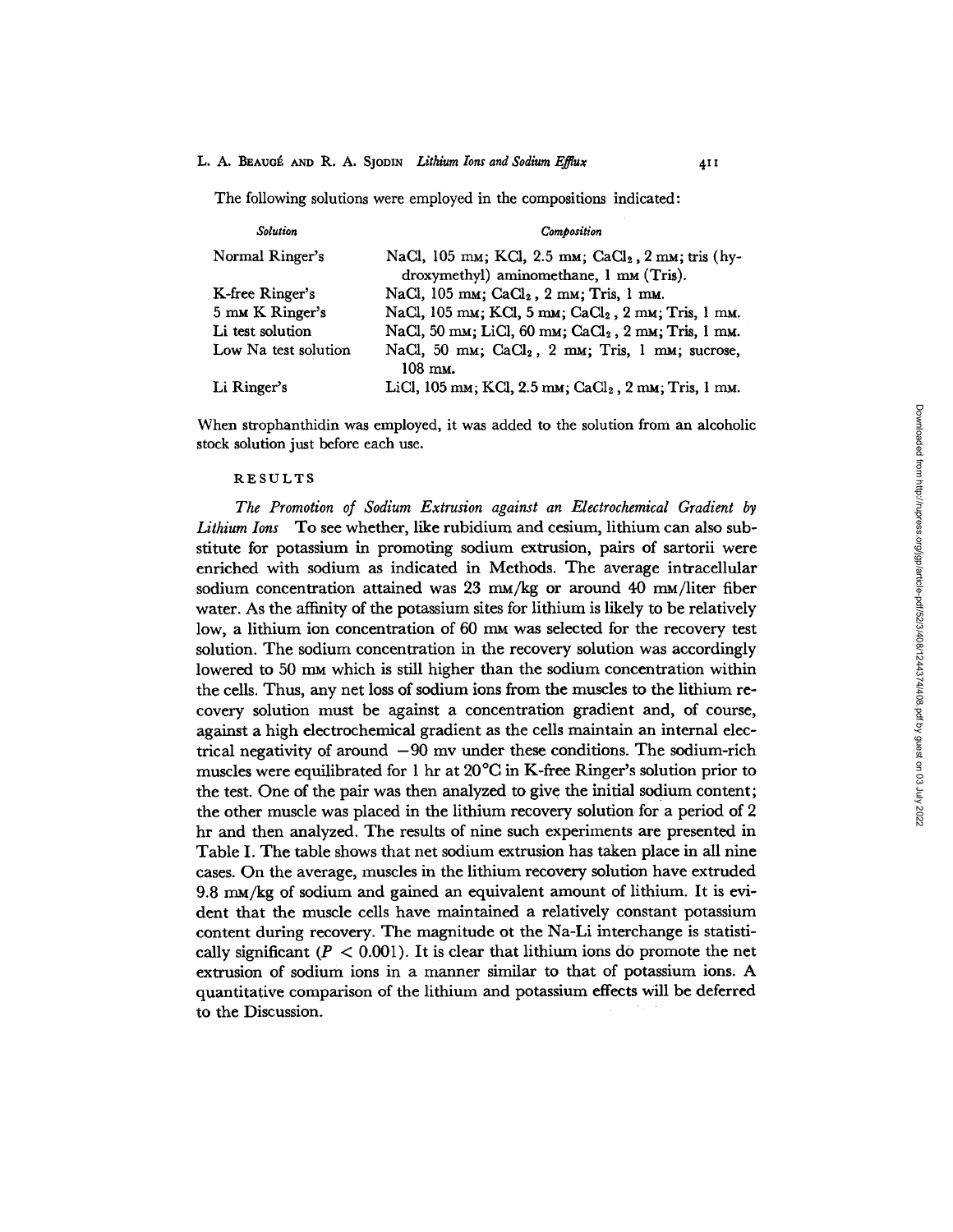Before this conclusion could be made with absolute certainty, it was necessary to establish one more point. It has been suggested by Conway (1960), that sodium extrusion from muscle cells takes place according to whether or not the energy barrier for extrusion is less than or greater than a "critical energy barrier." In the experiments just reported, sodium extrusion occurred in a recovery solution with a lower than normal sodium concentration. It is possible that the extrusion took place merely because the energy barrier for extrusion was lowered. To answer the question, similar experiments were performed in which the recovery solution contained 50  $\text{mM}$  NaCl, 2  $\text{mM}$  CaCl<sub>2</sub>,

| TABLE I                          |
|----------------------------------|
| THE PROMOTION OF NET SODIUM      |
| <b>EXTRUSION BY LITHIUM IONS</b> |

| Before recovery |         | After recovery |        |         |       | Net changes (2 hr) |           |             |        |
|-----------------|---------|----------------|--------|---------|-------|--------------------|-----------|-------------|--------|
|                 | Na      | K              | $Na+K$ | Na      | K     | Li                 | $Na+K+Li$ | $\Delta$ Na | ΔΚ     |
|                 |         |                |        |         |       | $m M/kg$ muscle    |           |             |        |
|                 | 17.8    | 58.8           | 76.6   | 11.3    | 57.6  | 6.1                | 75.0      | $-6.5$      | $-1.2$ |
|                 | 16.2    | 58.7           | 74.9   | 11.6    | 61.6  | 8.2                | 81.4      | $-4.6$      | $+2.9$ |
|                 | 20.2    | 56.8           | 77.0   | 10.5    | 58.0  | 7.9                | 76.4      | $-9.7$      | $+1.2$ |
|                 | 23.6    | 46.0           | 69.6   | 16.5    | 43.7  | 8.9                | 69.1      | $-7.1$      | $-2.3$ |
|                 | 30.3    | 44.3           | 74.6   | 17.3    | 49.8  | 10.5               | 77.6      | $-13.0$     | $+5.5$ |
|                 | 26.6    | 53.7           | 80.3   | 14.7    | 54.6  | 11.4               | 80.7      | $-11.9$     | $+0.9$ |
|                 | 34.2    | 40.5           | 74.7   | 16.4    | 43.6  | 15.5               | 75.5      | $-17.8$     | $+3.1$ |
|                 | 20.2    | 61.2           | 81.4   | 10.4    | 61.2  | 10.3               | 81.9      | $-9.8$      | 0.0    |
|                 | 21.9    | 60.5           | 82.4   | 14.3    | 56.4  | 9.8                | 80.5      | $-7.6$      | $-4.1$ |
| Mean            | $23.4*$ | 53.4t          | 76.8\$ | $13.6*$ | 54.11 | 9.8                | $77.6$ \$ | $-9.8$      | $+0.7$ |
| $\pm$ SE        | 2.0     | 2.6            | 1.3    | 0.9     | 2.3   | 0.9                | 1.4       |             |        |

 $* P < 0.001$ .

 $\ddagger$  *P* > 0.5.

 $P > 0.5$ .

Tris buffer, and no potassium or lithium, with osmotic balance attained by the use of sucrose. The results are presented in Table II and show that no sodium extrusion occurs merely as a consequence of lowering the external sodium concentration.

*The Prevention of Lithium-Induced Sodium Extrusion by* 10<sup>−5</sup> *M Strophanthidin* It is known that the external application of various cardiac glycosides prevents the recovery of muscles from the sodium-rich state in the presence of cations which normally promote sodium extrusion. The external presence of  $10^{-5}$  M strophanthidin, for example, reduces sodium efflux from Na-rich muscles stimulated by K or Cs ions essentially to values observed in K- and Cs-free solutions (Sjodin and Beaugé, 1967 b; Beaugé and Sjodin, 1968). Experiments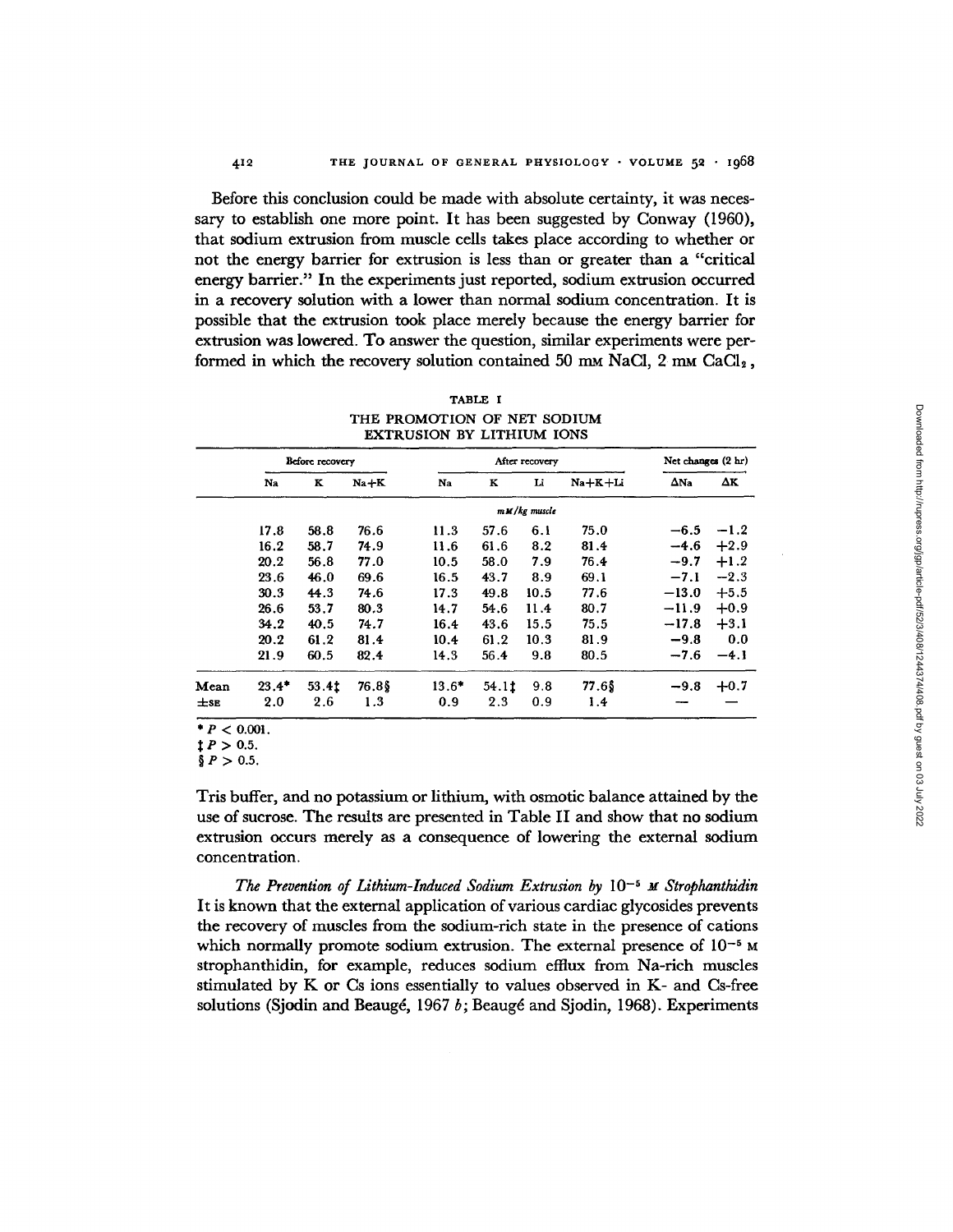**similar to those designed to demonstrate lithium-induced sodium extrusion**  were performed with  $10^{-5}$  M strophanthidin added to the lithium recovery **solution. The results appear in Table III and indicate that the lithium-stimulated sodium extrusion has now been abolished. The changes in sodium contents reported in the table are not statistically significant. The uptake rate of lithium ions has been lowered by strophanthidin but is still quite significant.** 

TABLE H ABSENCE OF NET SODIUM EXTRUSION WHEN LITHIUM IS REPLACED BY SUCROSE

|               |         | Before recovery |        |         | After recovery  |        | Net changes (2 hr) |        |
|---------------|---------|-----------------|--------|---------|-----------------|--------|--------------------|--------|
|               | Na      | ĸ               | $Na+K$ | Na      | K               | $Na+K$ | $\Delta$ Na        | Δκ     |
|               |         |                 |        |         | $m M/kg$ muscle |        |                    |        |
|               | 23.6    | 53.0            | 76.6   | 23.3    | 53.0            | 76.3   | $-0.3$             | 0.0    |
|               | 20.8    | 56.9            | 77.7   | 21.7    | 57.2            | 78.9   | $+0.9$             | $+0.3$ |
|               | 16.5    | 58.2            | 74.7   | 17.1    | 60.2            | 77.3   | $+0.6$             | $+1.8$ |
|               | 22.9    | 57.0            | 79.9   | 22.8    | 57.0            | 79.8   | $-0.1$             | 0.0    |
|               | 20.7    | 56.4            | 77.1   | 24.0    | 54.0            | 78.0   | $+3.3$             | $-1.6$ |
|               | 18.4    | 53.1            | 71.5   | 18.2    | 56.8            | 75.0   | $-0.2$             | $+3.7$ |
| Mean          | $20.5*$ | 55.81           | 76.3\$ | $21.2*$ | 56.41           | 77.6\$ | $+0.7$             | $+0.7$ |
| $\pm$ SE      | 1.1     | 0.9             | 1.2    | 1.2     | 1.0             | 0.7    |                    |        |
| * $P > 0.5$ . |         |                 |        |         |                 |        |                    |        |

 $\ddagger P > 0.5$ .  $\S P > 0.2$ .

|  | TABLE III                                           |  |  |
|--|-----------------------------------------------------|--|--|
|  | INHIBITION BY $10^{-5}$ M STROPHANTHIDIN OF THE NET |  |  |
|  | SODIUM EXTRUSION INDUCED BY LITHIUM IONS            |  |  |

| Before recovery |       |        | After recovery |       |      |                 | Net changes (2 hr) |         |
|-----------------|-------|--------|----------------|-------|------|-----------------|--------------------|---------|
| Na              | K     | $Na+K$ | N <sub>a</sub> | K     | Li   | $Na+K+Li$       | $\Delta$ Na        | ΔΚ      |
|                 |       |        |                |       |      |                 |                    |         |
| 15.2            | 62.9  | 78.1   | 14.9           | 61.8  | 4.4  | 81.1            | $-0.3$             | $-1.1$  |
| 18.7            | 77.5  | 96.2   | 17.5           | 65.6  | 5.0  | 88.1            | $-1.2$             | $-11.9$ |
| 26.4            | 39.2  | 65.6   | 25.3           | 36.3  | 10.5 | 72.1            | $-1.3$             | $-2.9$  |
| 24.5            | 52.2  | 76.7   | 23.4           | 45.0  | 8.4  | 76.8            | $-1.1$             | $-7.2$  |
| 25.8            | 54.6  | 80.4   | 25.3           | 48.5  | 6.4  | 77.6            | $-0.5$             | $-6.1$  |
| 26.9            | 50.7  | 77.6   | 22.4           | 42.7  | 7.3  | 72.4            | $-4.5$             | $-8.0$  |
| 29.7            | 47.5  | 77.2   | 31.1           | 39.0  | 6.1  | 76.2            | $+1.4$             | $-8.5$  |
| $23.9*$         | 54.9t | 78.8\$ | $22.8*$        | 48.4t | 6.9  | 77.8\$          | $-1.1$             | $-6.5$  |
| 1.9             | 4.6   | 3.4    | 2.0            | 4.2   | 0.8  | 2.1             |                    |         |
|                 |       |        |                |       |      | $m M/kg$ muscle |                    |         |

 $P > 0.5$ .

 $\ddagger P > 0.2$ .

 $\S P > 0.8$ .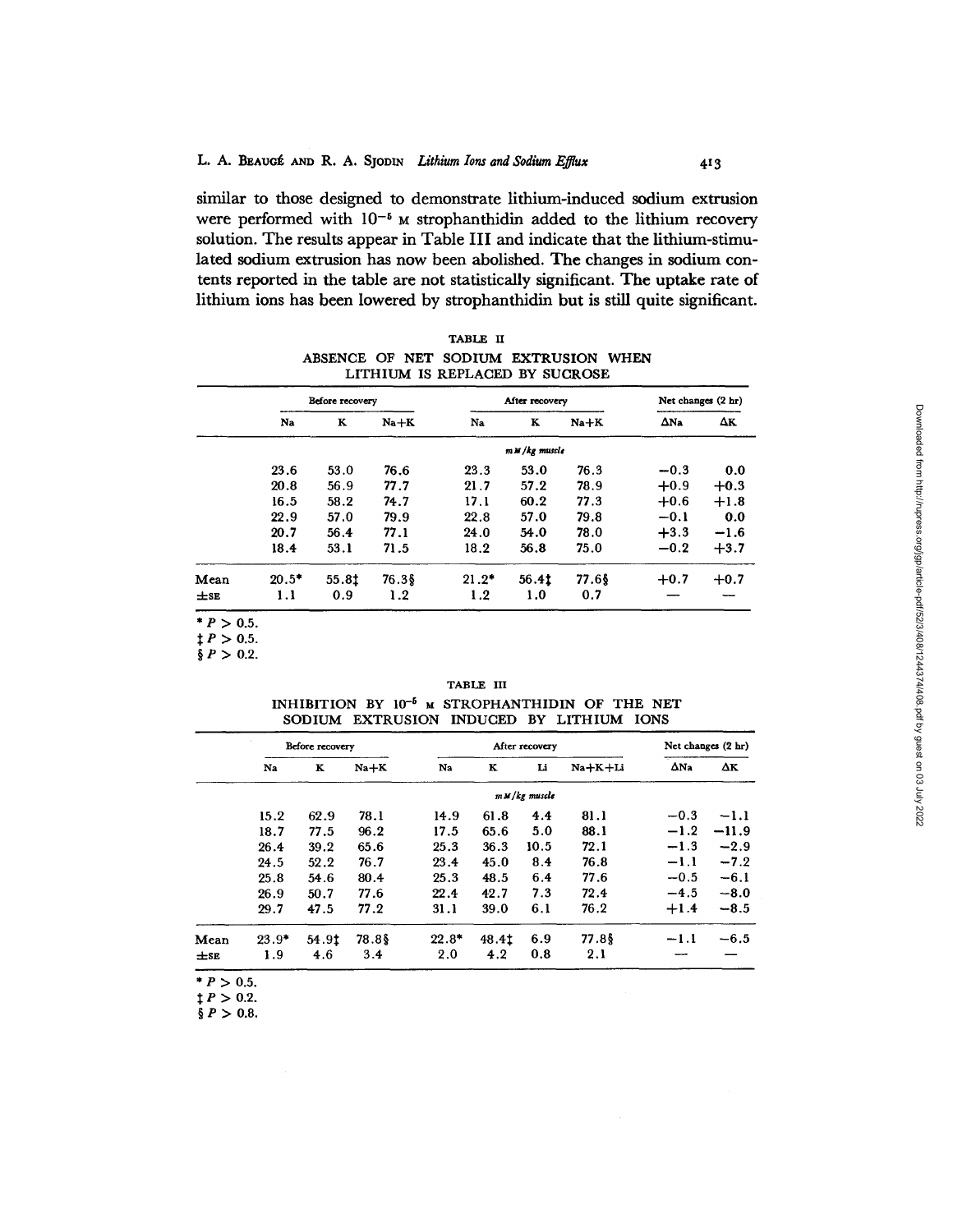It is of interest that, in the presence of strophanthidin, the gain of lithium is now compensated for by a loss of potassium rather than a loss of sodium.

Evidently the lithium-induced sodium extrusion presently observed is qualitatively similar to the sodium extrusion induced by potassium, rubidium, and cesium (Johnson, 1956; Edwards and Harris, 1957; Sjodin, 1961; Sjodin and Beaugé, 1967 b; Adrian and Slayman, 1966; Beaugé and Sjodin, 1968).

*The Influence of the Intracellular Sodium Concentration on the Uptake of Lithium*  A characteristic of the cations which have the capacity to promote net sodium extrusion from Na-rich muscles is that the rate at which they are taken up by muscle cells depends upon the sodium concentration inside the cells. Uptake

|          | Before recovery |       |          | After recovery |       |                 |           | Net changes (2 hr) |         |
|----------|-----------------|-------|----------|----------------|-------|-----------------|-----------|--------------------|---------|
|          | Na              | ĸ     | $Na + K$ | Na             | K     | Li              | Na+K+Li   | $\Delta$ Na        | ΔΚ      |
|          |                 |       |          |                |       | $m M/kg$ muscle |           |                    |         |
|          | 9.3             | 70.2  | 79.5     | 7.3            | 61.7  | 4.8             | 73.8      | $-2.0$             | $-8.5$  |
|          | 10.2            | 76.3  | 86.5     | 8.4            | 69.8  | 2.9             | 81.1      | $-1.8$             | $-6.5$  |
|          | 6.1             | 79.3  | 85.4     | 6.9            | 69.6  | 3.3             | 79.8      | $+0.8$             | $-9.7$  |
|          | 6.9             | 76.2  | 83.1     | 5.6            | 65.3  | 3.9             | 74.8      | $-1.3$             | $-10.9$ |
|          | 8.0             | 75.7  | 83.7     | 8.8            | 71.7  | 5.0             | 85.5      | $+0.8$             | $-4.0$  |
|          | 7.0             | 74.6  | 82.7     | 6.6            | 63.2  | 4.1             | 73.9      | $-0.4$             | $-11.4$ |
|          | 7.3             | 76.4  | 83.7     | 8.2            | 67.7  | 4.3             | 80.2      | $+0.9$             | $-8.7$  |
|          | 7.4             | 71.2  | 78.8     | 6.2            | 62.8  | 4.3             | 73.3      | $-0.8$             | $-8.4$  |
| Mean     | $7.8*$          | 75.01 | 82.8     | $7.3*$         | 66.5t | 4.1             | $77.8$ \$ | $-0.5$             | $-8.5$  |
| $\pm$ SE | 0.5             | 1.0   | 0.9      | 0.4            | 1.3   | 0.3             | 1.6       |                    |         |

TABLE IV

 $* P > 0.2$ .

 $\ddagger$  *P* < 0.001.

 $\frac{6}{9}P < 0.02$ .

becomes higher as the intracellular sodium concentration rises. This has been shown for potassium in the previous paper (Sjodin and Beaugé, 1968 b), for rubidium (Bolingbroke, Harris, and Sjodin, 1961 ; Adrian and Slayman, 1966) and for cesium (Beaugé and Sjodin, 1968). Experiments were performed to determine lithium uptake bymuscles in whichthe intracellular sodiumcontent had been lowered by the technique described in Methods. Changes in intracellular cation contents were determined as differences between the contents of members of a pair, one of which was analyzed initially while the other was analyzed after remaining for 2 hr in the 60 mm LiCl-50 mm NaCl Ringer solution described. The results are presented in Table IV and show that the rate at which lithium ions are taken up by the muscles with reduced sodium contents is only about  $40\%$  of the rate observed in muscles with an elevated sodium content. The sodium contents remain unchanged as would be expected if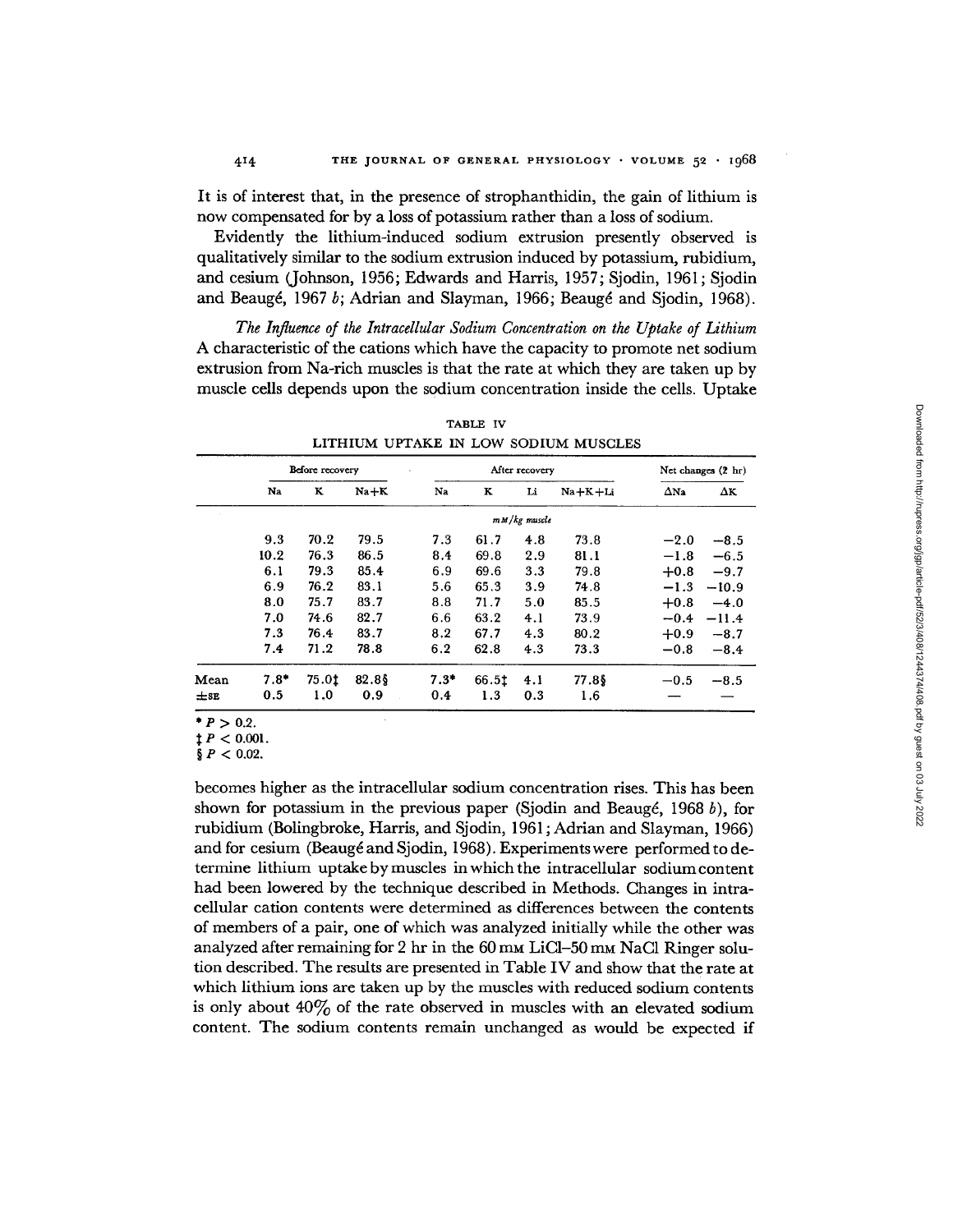lithium ions continue to stimulate sodium pumping to the rate at which it balances the inward leak of sodium. Potassium ions are lost from the cells, however, at a rate equal to about twice the rate of lithium gain. Potassium ions are lost from normal muscle cells when they are placed in a K-free Ringer solution. The rate of loss in such instances is between 4 and 5  $\text{mM/kg}$  per hr (Sjodin and Henderson, 1964). This is about equal to the rate of loss presently observed. The passive permeability of the muscle membrane to lithium appears to be about equal to the permeability to sodium (Keynes and Swan, 1959  $b$ ). If lithium ions were present at the concentration of sodium ions in



FIGURE 1. Sodium efflux from<br>high sodium muscles into high sodium muscles sodium-free lithium-substituted Ringer's solution containing  $10^{-5}$  M strophanthidin is illustrated. The initial and final portions of efllux measurement took place in normal Ringer's solution which also contained  $10^{-5}$  M strophanthidin. The left axis refers to the open circles. The right axis refers to the solid circles which represent the counts per minute remaining in the muscle plotted semilogarithmically against time.

Ringer's solution, the inward rate of lithium gain would be about equal to the rate of potassium loss.

The results presented in this section indicate that, as is the case for other cations which promote sodium extrusion, the lithium uptake rate is dependent on the intracellular sodium concentration.

*The Demonstration of Na-for-Na Interchange in Muscles with Elevated Internal Sodium Concentrations* It is evident that lithium is not an ideal choice as a sodium replacement when attempting to demonstrate the presence of Na-for-Na interchange in muscle cells. Two requirements that have to be met by the cation used to replace sodium in Ringer's solution were stated in the Introduction. Clearly, lithium fails to meet the second requirement as a considerable action of Li on strophanthidin-sensifive sodium transport has been demonstrated. The first requirement, a negligibly small affinity of Li for the Na-for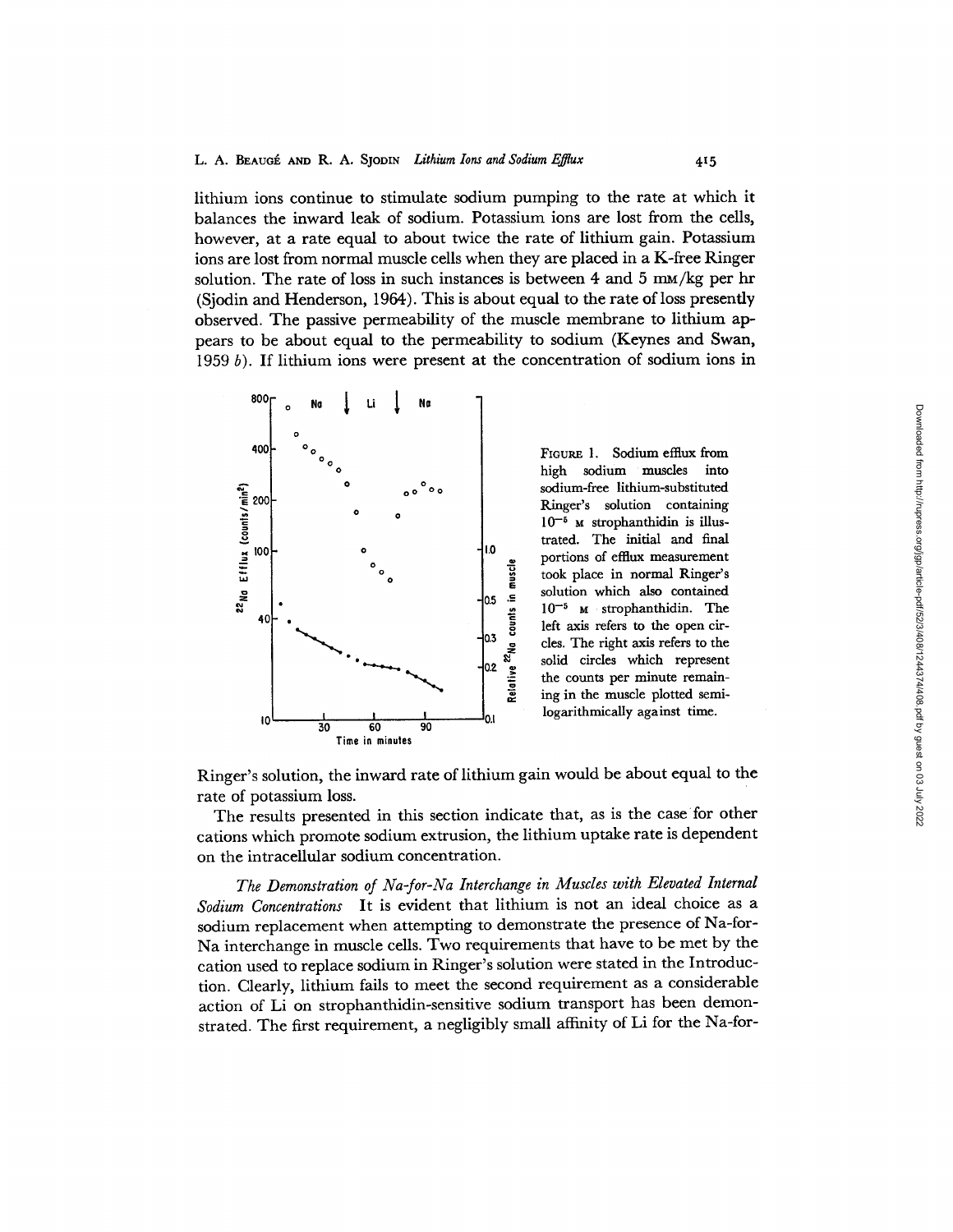Na membrane sites involved in the Na-for-Na interchange appears to be met rather well by lithium. Otherwise a very large reduction in sodium efflux would not take place when muscles with a low sodium content are transferred to lithium-substituted Ringer's solution. Fortunately, however, essentially all the action of lithium on sodium transport is abolished by application of strophanthidin. Clearly, if the reasoning is correct, it should be possible to use lithium to demonstrate a reduction in Na efflux due to Na-free conditions in muscles with elevated sodium contents if strophanthidin is present in the medium. Experiments were performed as follows. Muscles were enriched with sodium and labeled with 22Na as indicated in Methods. Efflux of sodium was subsequently measured at  $20^{\circ}$ C in solutions all of which contained  $10^{-5}$  M strophanthidin. Muscles were transferred from normal Ringer's solution con-



FIGURE 2. The effect of replacing sodium in Ringer's solution by lithium on sodium efflux from muscles with a reduced sodium content is illustrated. The reduction in sodium efflux which occurred in the lithium-substituted medium is over 4-fold.

taining strophanthidin to sodium-free lithium Ringer's solution containing strophanthidin and back to a solution with the initial composition. The results of a typical experiment are illustrated in Fig. 1 and indicate that a large drop in sodium efflux does indeed take place in the lithium-substituted Ringer's solution when  $10^{-5}$  *M* strophanthidin is present. In the particular experiment illustrated the reduction in sodium efflux was 4-fold. A similar experiment performed on a muscle with a low sodium content in the absence of strophanthidin is illustrated in Fig. 2. It is evident that a muscle with an elevated sodium content behaves like a muscle with a low sodium content when transferred to lithium-substituted Ringer's solution if  $10^{-5}$  M strophanthidin is present.

A final sodium effiux experiment was designed to further test the correctness of the reasoning. Pairs of sartorii were made sodium-rich and radioactively labeled as before. Sodium efflux was measured on one of the pair of muscles in normal Ringer's solution and then in lithium-substituted Ringer's solution.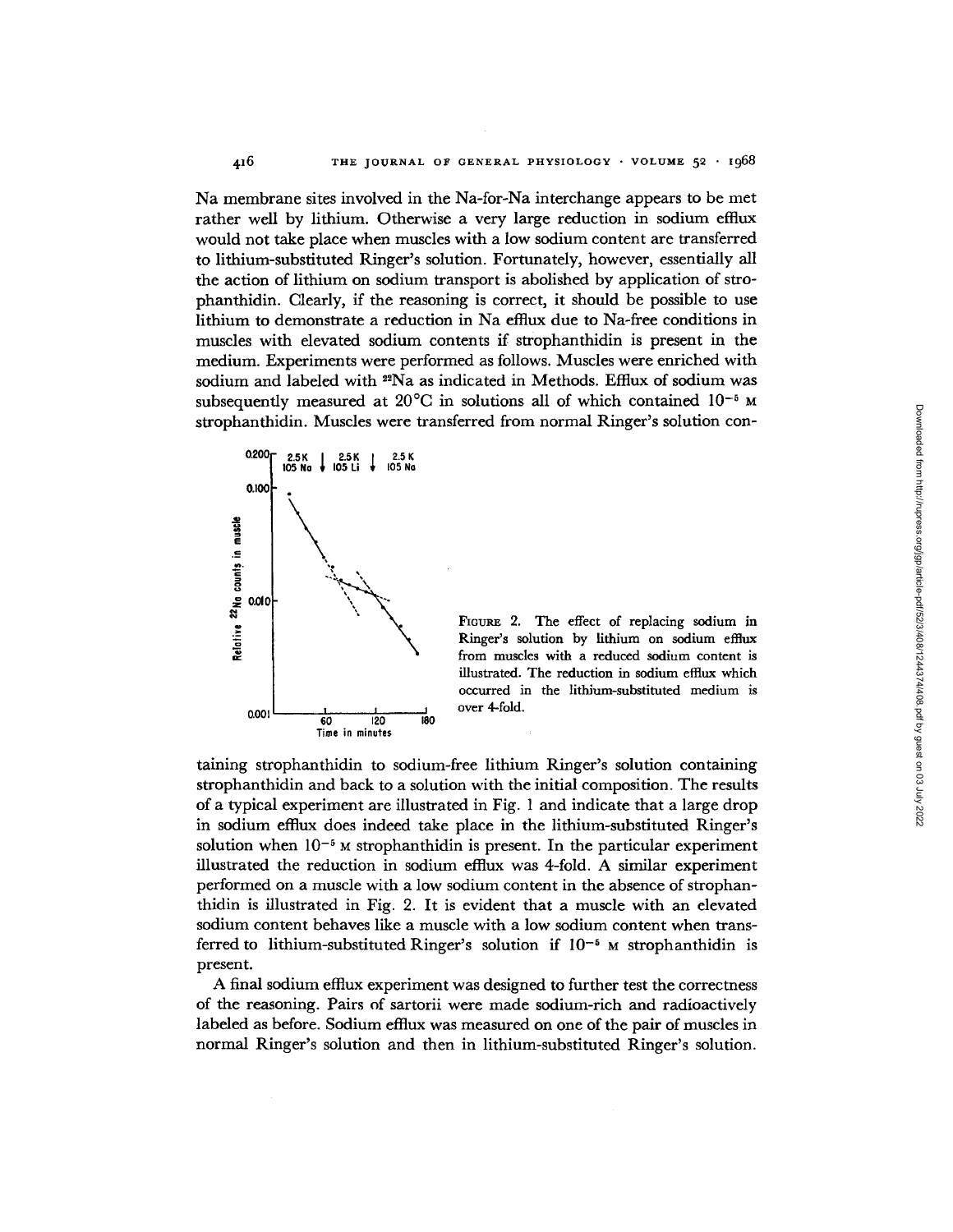Sodium efflux was measured on the other muscle of the pair in solutions of identical ionic composition but with  $10^{-5}$  *M* strophanthidin present. For both muscles, the initial effiux points were obtained in a K-free medium to retain as many counts per minute as possible in the muscles during the period of rapid



FIOURE 3. The effect of replacing sodium in Ringer's solution by lithium on sodium efflux from muscles with an elevated sodium content is illustrated. Open circles refer to efflux measured in the presence of  $10^{-5}$  M strophanthidin, whereas filled circles refer to efflux measured in the absence of strophanthidin. The numbers above and below the curves refer to the rate constants determined from the straight lines drawn through the **experimental** points.

TABLE V RATE CONSTANTS FOR  $22$ Na EFFLUX (HR<sup>-1</sup>)

|               | Solutions, mM/liter |              |              |                            |  |  |  |  |
|---------------|---------------------|--------------|--------------|----------------------------|--|--|--|--|
|               |                     | Control      |              | $10^{-6}$ M strophanthidin |  |  |  |  |
| Muscle        | $2.5 K - 105 Na$    | 2.5 K-105 Li | 2.5 K-105 Na | 2.5 K-105 Li               |  |  |  |  |
| a             | 0.96                | 1.39         |              |                            |  |  |  |  |
| $\mathbf{a'}$ |                     |              | 0.72         | 0.18                       |  |  |  |  |
| b             | 0.92                | 1.45         |              |                            |  |  |  |  |
| b'            |                     |              | 0.46         | 0.19                       |  |  |  |  |
| c             | 0.98                | 1.50         |              |                            |  |  |  |  |
| $\mathbf{c'}$ |                     |              | 0.70         | 0.20                       |  |  |  |  |
| Mean          | 0.95                | 1.45         | 0.63         | 0.19                       |  |  |  |  |

<sup>22</sup>Na washout. In view of the previous results, one would expect lithium ions to increase sodium effiux in the muscles not exposed to strophanthidin and to decrease sodium efflux in the muscles exposed to strophanthidin. The results of a typical experiment are illustrated in Fig. 3. The expectations were entirely borne out. This type of experiment shows, perhaps more clearly than any of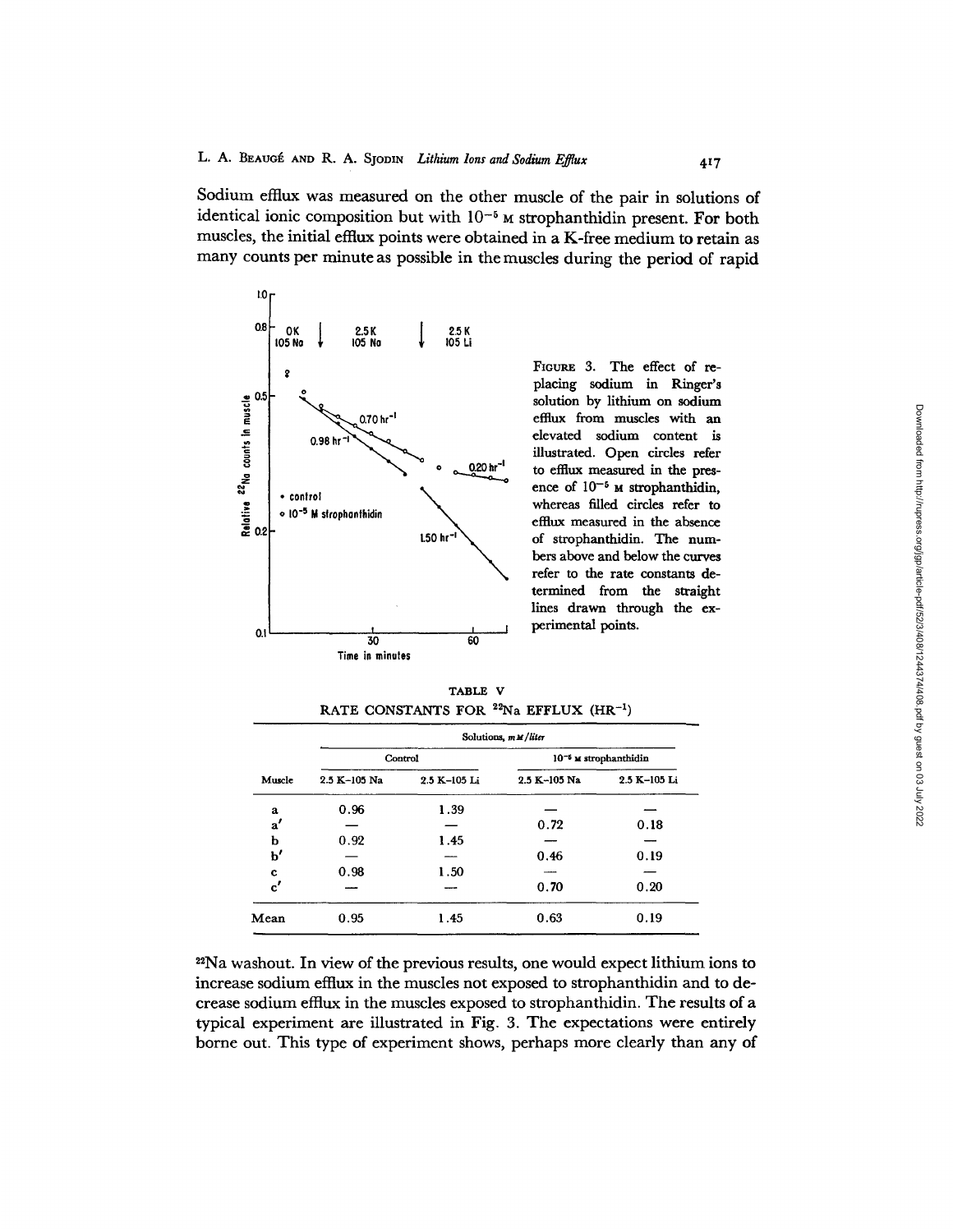the others, the 2-fold action of lithium ions on sodium efflux, one action stimulating, the other inhibiting. The overall results reported in this section are summarized in Table V. In muscles with sodium contents above  $20 \text{ mm/kg}$ , it is evident that about  $90\%$  of sodium efflux can be accounted for as a combination of a strophanthidin-sensitive sodium pump and a process involving a sodium-for-sodium interchange.

#### DISCUSSION

A role of lithium ions has been demonstrated in which the extrusion of sodium from muscle cells is stimulated. This action of lithium does not appear to differ qualitatively from the similar action of  $K^+$ ,  $Rb^+$ , and  $Cs^+$  as it is abolished by application of strophanthidin and has the same sort of dependence on the intracellular sodium concentration. A potassium-like action of lithium in promoting the extrusion of sodium from red blood cells has been reported by Maizels (1968). Baker et al. (1967) observed that external lithium increased the sodium efflux from squid giant axons in the presence of external calcium. This stimulating action of lithium on sodium efflux differs from that observed in this investigation, however, in that the stimulation in squid giant axons is unaffected by glycosides (ouabain up to  $10^{-3}$  M).

The possible role of external calcium ions in these experiments was not investigated. Cosmos and Harris (1961) have reported that the influx of calcium ions into skeletal muscle cells is increased when the external sodium concentration is reduced. As the replacement of internal sodium by external lithium during recovery was stoichiometric in the present experiments, and as the rate of calcium influx is rather low, calcium movement does not appear to play a large role.

Even though the sodium ions extruded against an electrochemical gradient were replaced with lithium ions, there is some question as to the mechanism for the stimulation of sodium extrusion. Baker and Connelly (1966) observed an inhibitory action of external sodium ions on the activation of the sodium pump in crab nerve by external potassium ions. A possible action of a low external sodium concentration on muscle cells is an enhancement of the pump stimulating action of the potassium ions leaking from the cells into a K-free medium. It is possible that some of the pump stimulation observed in the presence of external lithium ions was due to potassium ions via this effect. Lowering the external sodium concentration by replacement with an osmotic equivalent of sucrose did not lead to pump activation. In this case, however, there was only a negligible K leak from the cells. In the presence of  $10^{-5}$  M strophanthidin, the K leak into 50 mm  $Na/60$  mm Li Ringer's solution was quite significant (Table III) and was of about the same magnitude as the K leak into K-free Ringer's solution. There does not appear to be any certain way to assess the relative degrees of pump activation by  $K$  and by  $L$ i under the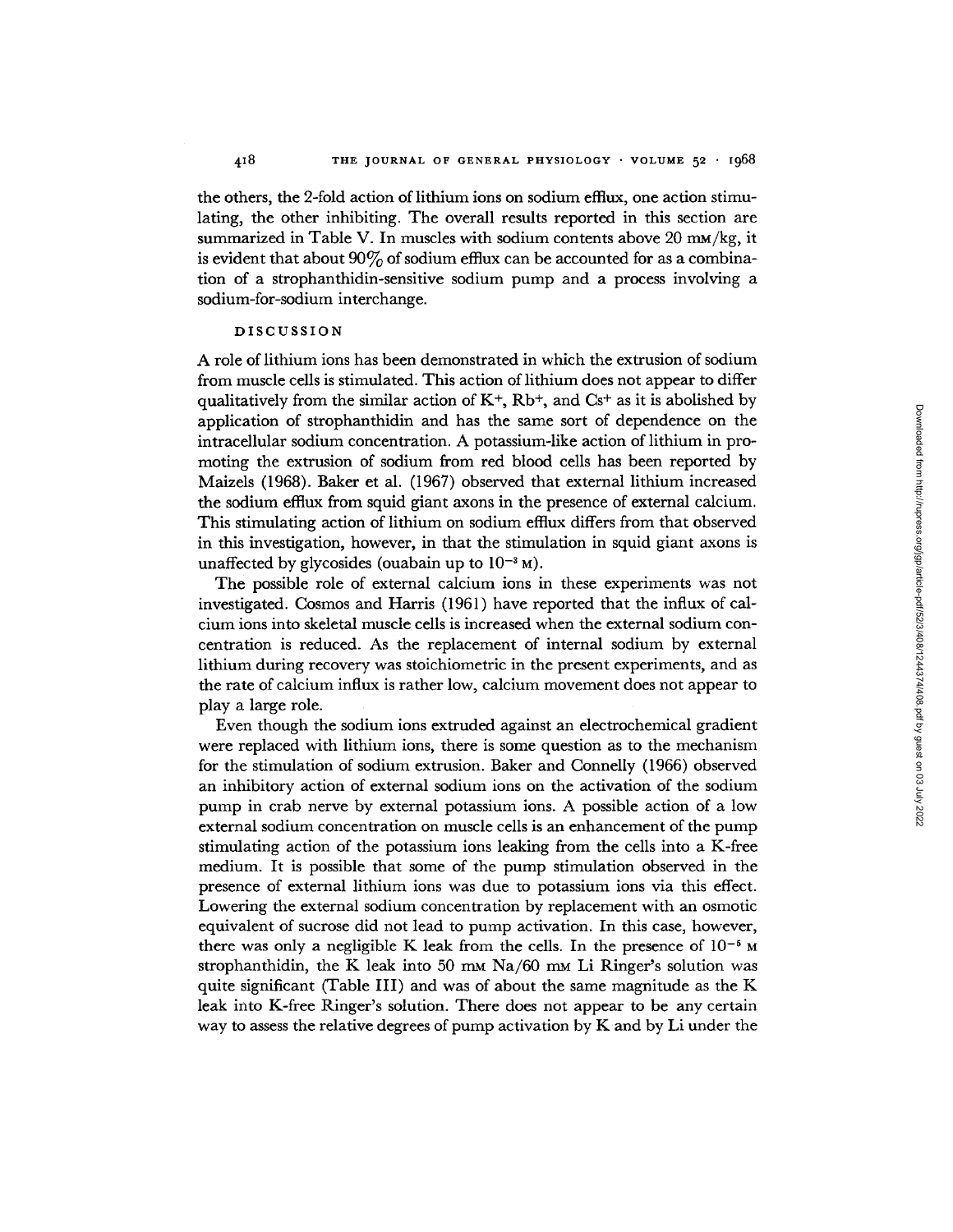conditions of our experiments. The fact that a considerable concentration of sodium was employed in the solutions in which recovery occurred tends to argue that a good deal of the pump activation is probably due to lithium. The sodium concentration was about halved in the present experiments. Under these conditions, Baker and Connelly (1966) observed a rather modest effect on pump activation by potassium. When the external sodium concentration was reduced 4-fold, on the other hand, the effect on pump activation by potassium was considerable.

It is of interest to compare the relative effectiveness of various cations in promoting the extrusion of sodium. This can be done on a very approximate basis by noting the amount of sodium extruded in a certain time with a given concentration of the stimulating cation present in the external medium. This is done below gathering data on sartorius muscle cells from various sources.

| Stimu-<br>lating<br>cation | Con-<br>centra-<br>tion | Re-<br>covery<br>time | $\Delta$ Na<br>extruded | Reference                            |
|----------------------------|-------------------------|-----------------------|-------------------------|--------------------------------------|
|                            | m M                     | hr                    | m M/kg                  |                                      |
| ĸ                          | 5                       | 1.0                   | $-12.0$                 | Sjodin and Beaugé (unpublished data) |
| Rb                         | 10                      | 1.0                   | $-14.0$                 | Adrian and Slayman (1966)            |
| $\bf Cs$                   | 25                      | 1.5                   | $-8.6$                  | Beaugé and Sjodin (1968)             |
| Li                         | 60                      | 2.0                   | $-9.8$                  | This investigation                   |

Though the data do not permit the assignment of relative affinities of these cations for the transport system, the rank in order of increasing effectiveness at stimulating sodium extrusion appears to be  $Li^+ < Cs^+ < Rb^+ < K^+$ . The mechanism for the stimulation of sodium extrusion remains obscure. The Mg++-activated ATPase extracted from membranes and studied by Skou (1960) might be involved as the in vitro activity of this enzyme is inhibitable by cardiac glycosides and is stimulated by monovalent cations according to the rank order noted above. Also, it can be noted that the depolarizing action of these cations on the muscle membrane potential is not likely to play a large role in bringing about extrusion. In the above table the recovery times and amounts of sodium extruded are rather comparable, yet the effects of the cations on the muscle membrane potential at the concentrations given vary widely (Keynes and Swan, 1959  $b$ ; Adrian and Slayman, 1966; Beaugé and Sjodin, 1968).

The results of this investigation are of more interest, however, than the fact that another cation has been added to the list of cations which exert a stimulating action on sodium extrusion in muscle cells. The reason for this is that the present results provide an explanation for the finding of Keynes and Swan (1959 a) that exchange diffusion more or less mysteriously disappears when the sodium concentration inside the fibers rises and reappears when the sodium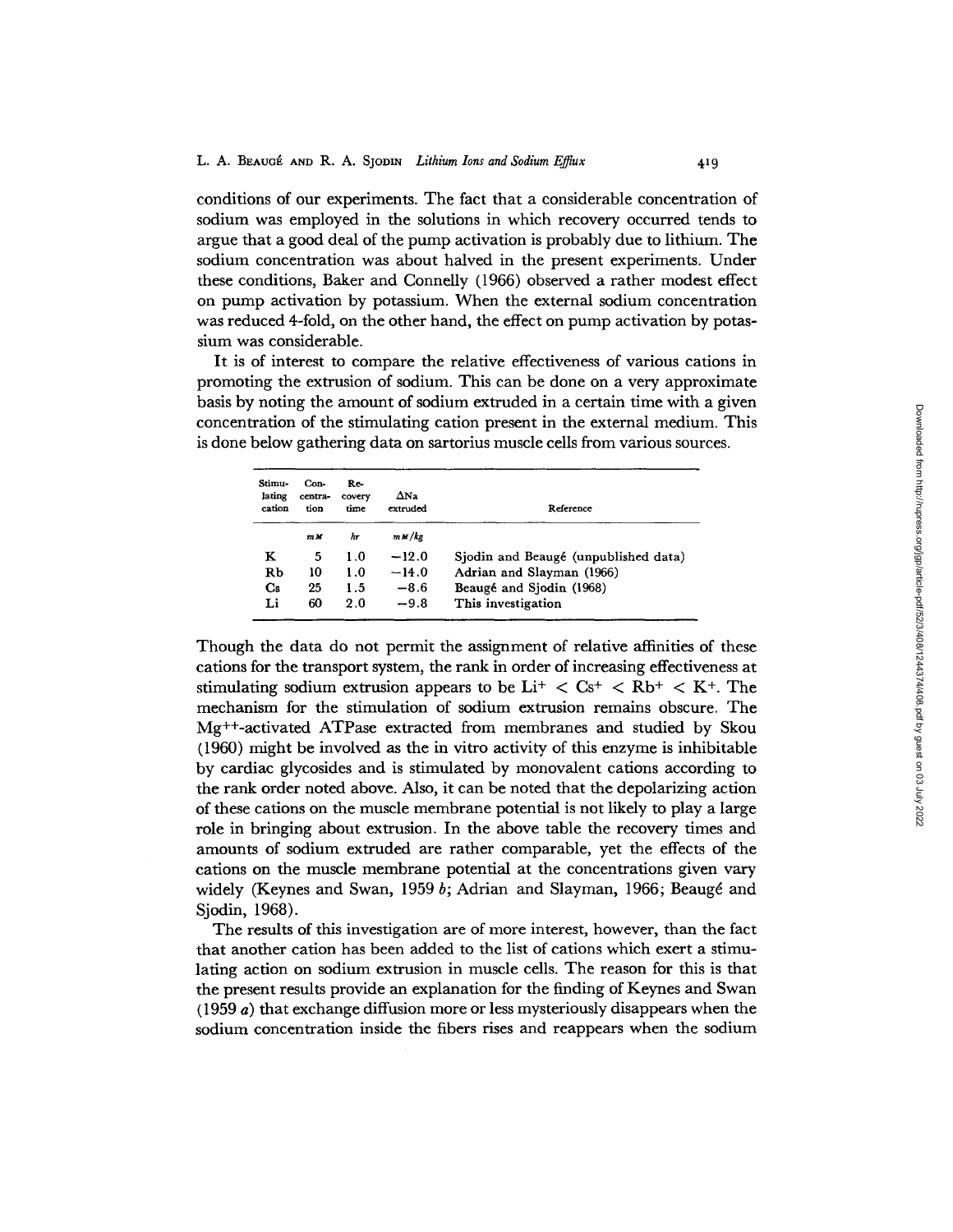concentration is allowed to fall again. The basis for the explanation is the dual action of lithium on sodium efflux, one action decreasing Na efflux by providing a sodium-free external medium and one action increasing Na efflux. The action which increases sodium efflux is due to a stimulating action on the sodium pump and the magnitude of this effect will rise along with the magnitude of the strophanthidin-sensitive component of sodium efflux. The latter component rises as the internal sodium concentration rises (Sjodin and Beaugé 1968 b). A point will be reached where the internal sodium concentration is such that the Na efflux increasing action and decreasing action of lithium tend to balance one another. At this sodium concentration, external lithium ions will be without a net effect on total sodium efflux. In the absence of strophanthidin, one would conclude that the exchange diffusion component of sodium efflux has disappeared.

An explanation is also now available for why Keynes and Swan (1959 a) found that the effects on Na efflux of removing K and of removing Na from the external medium are not additive when lithium is used to replace sodium. The reason is obviously that, when Na is replaced by Li in a K-free medium, the Li will exert an action that is equivalent to reintroducing some K into the medium.

It is clear that one must exercise caution in giving the concept of exchange diffusion as visualized by Ussing (1949) an operational definition in terms of the change in sodium efflux observed when sodium in the medium is removed and replaced with another constituent. For example, on the basis of such a definition, the muscle not exposed to strophanthidin in the experiment illustrated by Fig. 3 is exhibiting negative exchange diffusion (Mullins and Frumento, 1963). It should be emphasized that the validity of the actual concept of exchange diffusion for muscle cells is not established by these experiments. All that we have established is that what has been observed in freshly dissected muscles and termed exchange diffusion (Keynes and Swan, 1959 a) can also be observed in muscles with an elevated internal sodium concentration under appropriate conditions. There is some question as to whether such sodium-free effects should be termed exchange diffusion for the reasons discussed in the preceding paper (Sjodin and Beaugé, 1968 b).

In view of the previous discussion, and bearing in mind the results of the preceding paper, it is probable that Keynes and Swan (1959 a) have somewhat underestimated the fraction of sodium efflux in freshly dissected muscles that is due to Na-for-Na interchange, though not seriously. In the preceding paper, a fractionation of the total efflux was given that holds rather well for muscles with less than half the normal sodium content;  $78\%$  could be attributed to Na-for-Na interchange,  $10\%$  to strophanthidin-sensitive sodium pumping, leaving 12% unaccounted for ("residual"). From Table V, a similar fractionation of sodium efflux can be made in the case of muscles with an elevated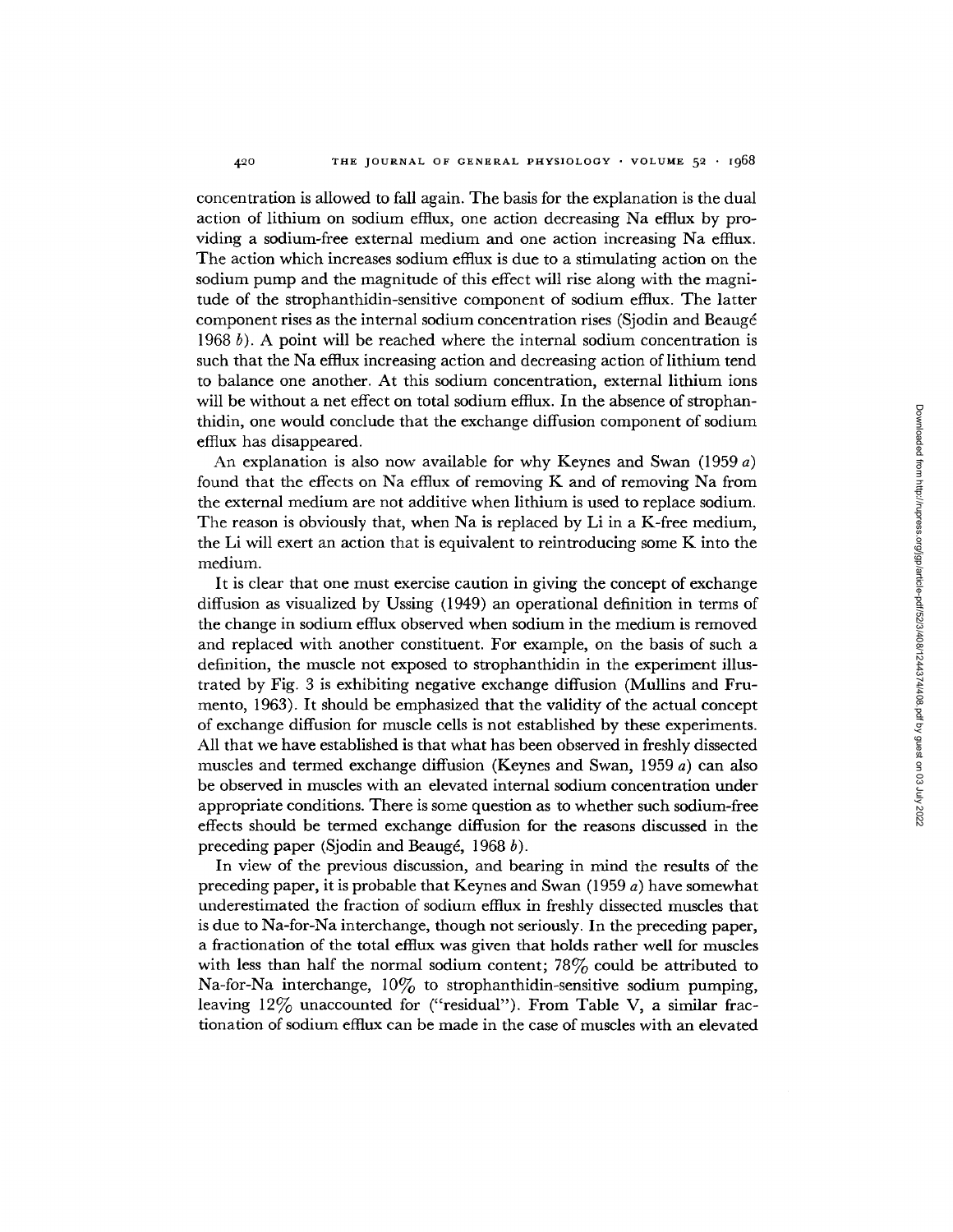sodium concentration. Using average values of the rate constants for <sup>22</sup>Na loss one obtains:  $23\%$  strophanthidin-insensitive Na-for-Na interchange,  $67\%$ strophanthidin-sensitive sodium pump, and  $10\%$  residual. (The rate constant in the 2.5 mm K-105 mm Li Ringer solution was taken as more or less maximally stimulated sodium transport. The efflux due to Na-for-Na interchange was added to this to obtain the total effiux on the assumption that the flux components are independent and additive (Keynes, 1966).

Looking at the present results and those of the previously reported investigation together, it is apparent that about  $90\%$  of the total sodium efflux can be accounted for by Na-for-Na interchange and strophanthidin-sensitive sodium pumping in both muscles with a low and with a high intracellular sodium concentration. When the internal sodium concentration is low (about one-half normal), sodium efflux is predominantly due to Na-for-Na interchange, a relatively minor component being due to pumping. When the internal sodium concentration becomes high (about twice normal), the situation reverses and Na-for-Na interchange, quantitatively speaking, assumes the minor role.

The type of Na-for-Na interchange observed in this investigation has been demonstrated only in the presence of a cardiac glycoside. This differs from the type of Na-for-Na exchange observed in red blood cells by Garrahan and Glynn (1967) which occurs in the absence but not in the presence of a cardiac glycoside. The experiments presently reported do not, however, prove the nonexistence in muscle cells of the red cell type of Na-for-Na interchange. This type of interchange would have been obscured, in the present experiments, by the presence of cardiac glycoside. In the absence of cardiac glycoside, however, this type of interchange would have been obscured by the positive action of lithium on the sodium pump that we have demonstrated. To establish the presence or absence of the red cell type of Na-for-Na interchange in muscle cells would require the use of a cation to replace external sodium that is inert with respect to the sodium pump. The Na-free effects observed in muscle cells differ from those observed in red cells in another respect. In red cells a glycosidesensitive Na influx has been demonstrated and the Na-for-Na movement in both directions has been studied. In muscle cells one only knows the effects on sodium efflux of the removal of external sodium ions. More experimentation is required before the extent of the differences or similarities between sodium transport in muscle cells and in red cells will become apparent.

It was of interest to attempt the demonstration of the presently observed type of Na-for-Na interchange in "high sodium" muscles in the absence of a cardiac glycoside. One way that this might be accomplished would be to attempt the saturation of the Na pumping rate by elevating the external potassium concentration. In the presence of  $5~\text{m}$  K in the Ringer solution, lithium ions did not further increase the Na efflux. A reduction in sodium efflux was not observed in lithium Ringer's solution under these conditions, however,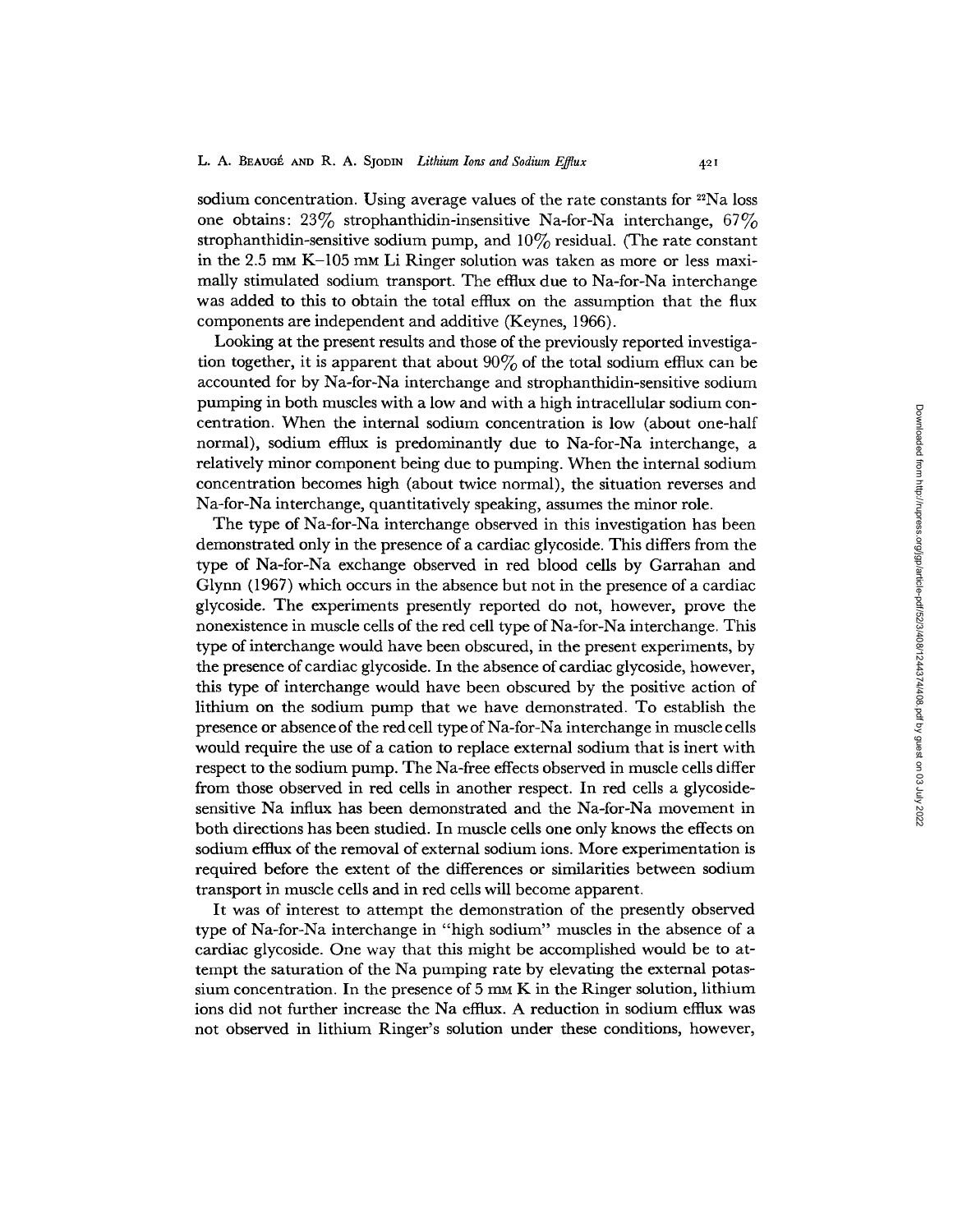indicating that pump stimulation may just compensate for the Na-free effect. The safest conclusion that can be drawn at present appears to be that, when the Na pumping rate is high, Na-for-Na exchange is absent or difficult to detect. When the Na pumping rate is very much reduced by either lowering the internal sodium concentration or applying strophanthidin externally, Na-for-Na exchange is readily demonstrable.

This work was supported by a grant from the National Institute of Neurological Diseases and Blindness (NB-07626).

Dr. Beaug6 was a Fellow of the Comejo Nacional de Investigaciones Cientificas y Tecnicas of Argentina.

#### *Received for publication 28 February 1968.*

REFERENCES

- I. ADRIAN, R. H., and C. L. SLAYMAN, 1966. Membrane potential and conductance during transport of sodium, potassium and rubidium in frog muscle. *J. Physiol. (London).*  184:970.
- 2. BAKER, P. F., M. P. BLAUSTEIN, J. MANIL, and R. A. STEINHARDT. 1967. A oubain-insensitire, calcium-sensitive sodium efflux from giant axons of *Loligo. J. Physiol. (London).*  191:100P.
- 3. BAKER, P. F., and C. M. CONNELLY. 1966. Some properties of the external activation site of the sodium pump in crab nerve. *J. Physiol. (London).* 185:270.
- 4. BEAUGÉ, L. A., and R. A. SJODIN. 1967. Sodium extrusion from the giant muscle fiber of the barnacle. *Nature.* 215:1307.
- 5. BEAUOk., L. A., and R. A. SJODrN. 1968. Transport of caesium in frog muscle. *J. Physiol. (London).* 194:105.
- 6. BOLINGBROKE, V., E. J. HARRIS, and R. A. SJODIN. 1961. Rubidium and caesium entry and cation interaction in frog skeletal muscle. *J. Physiol. (London).* 157:289.
- 7. CONWAY, E. J. 1960. Critical energy barriers in the excretion of sodium. *Nature.* 187:394.
- 8. CONWAY, E. J., and D. HINGERTY. 1948. Relations between potassium and sodium levels in mammalian muscle and blood plasma. *Biochem. J.* 42:372.
- 9. CosMos, E., and E. J. HARRIS. 1961. *In vitro* studies of the gain and exchange of calcium in frog skeletal muscle. *J. Gen. Physiol.* 44:1121.
- 10. DESMEDT, J. E. 1953. Electrical activity and intracellular sodium concentration in frog muscle. *J. Physiol. (London).* 121:191.
- 11. EDWARDS, C., and E. J. HARms. 1957. Factors influencing the sodium movement in frog muscle with a discussion of the mechanism of sodium movement. *J. Physiol.* (London). 135:567.
- 12. GARRAHAN, P. J., and I. M. GLYNN. 1967. The behavior of the sodium pump in red cells in the absence of external potassium. *J. Physiol. (London).* 192:159.
- 13. GLYNN, I. M. 1956. Sodium and potassium movement in human red cells, *d. Physiol. (London).* 134:278.
- 14. HODGKm, A. L., and R. D. KEYNES. 1955. Active transport of cations in giant axons from *Sepia* and *Loligo. J. Physiol. (London).* 128:28.
- 15. JOHNSON, J. A. 1956. Influence of ouabain, strophanthidin and dihydrostrophanthidin on sodium and potassium transport in frog sartorii. *Am. J. Physiol.* 187:328.
- 16. KEYNES, R. D. 1966. Exchange diffusion of sodium in frog muscle. *J. Physiol. (London).*  184:31P.
- 17. KEYNES, R. D., and G. W. MAISEL. 1954. The energy requirement for sodium extrusion from a frog muscle. *Pro¢. Roy. Soc. (London), Set. B.* 142:383.
- 18. KEYNES, R. D., and R. C. SWAN. 1959 a. The effect of external sodium concentration on the sodium fluxes in frog skeletal muscle. *J. Physiol. (London).* 147:591.